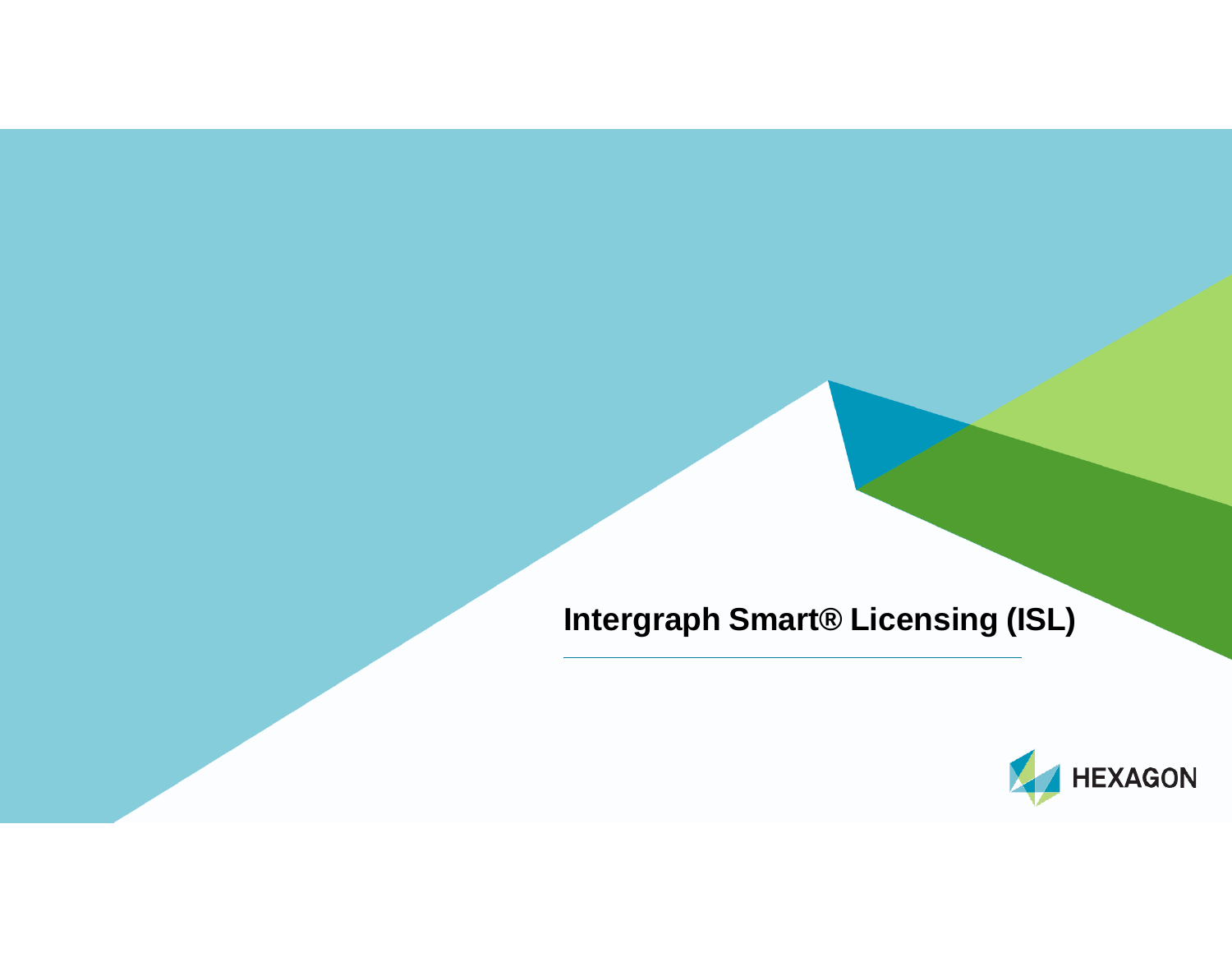# **Intergraph Smart® Licensing**



CLOUD BASED



CUSTOMER FOCUSED



BIG DATA ANALYTICS

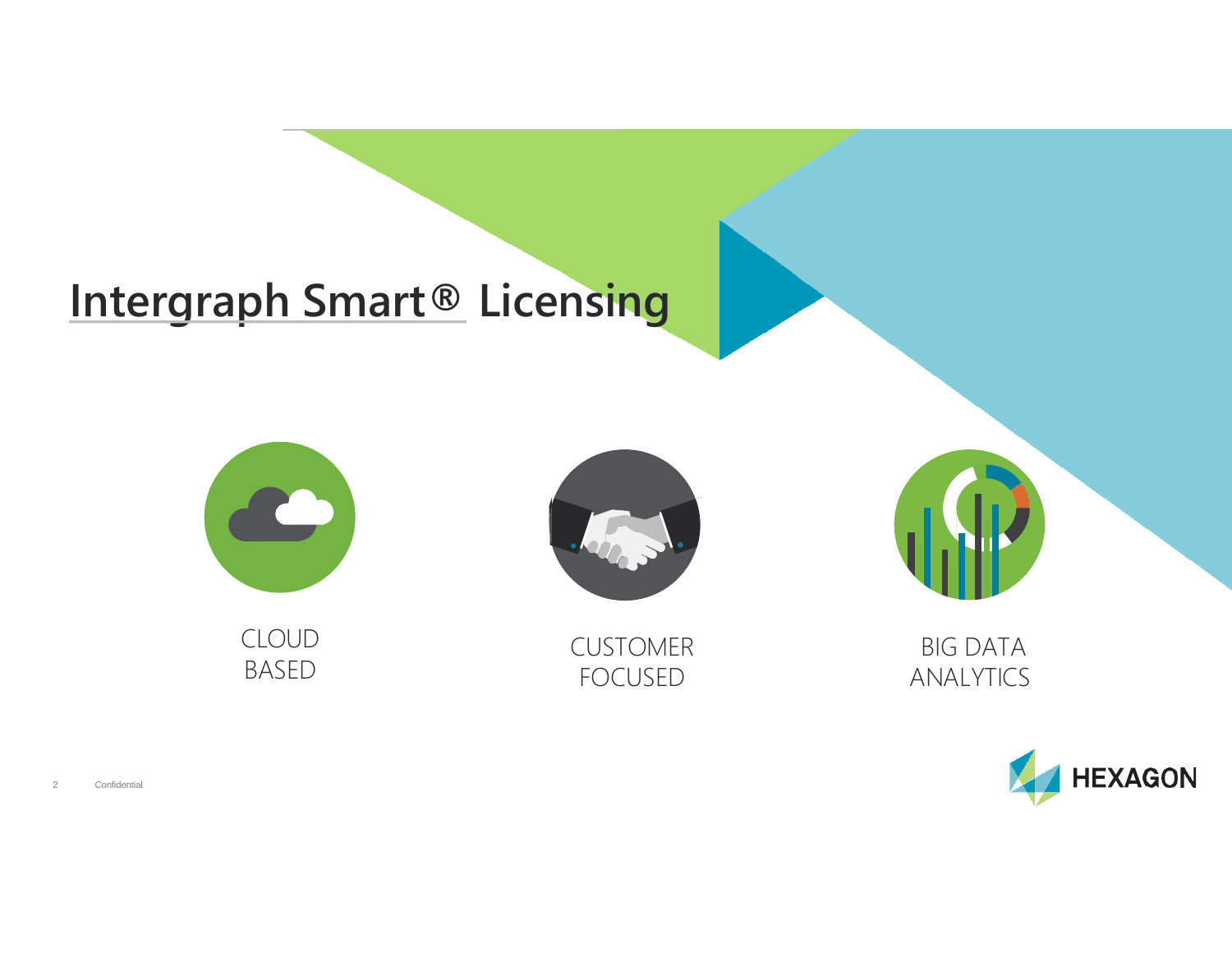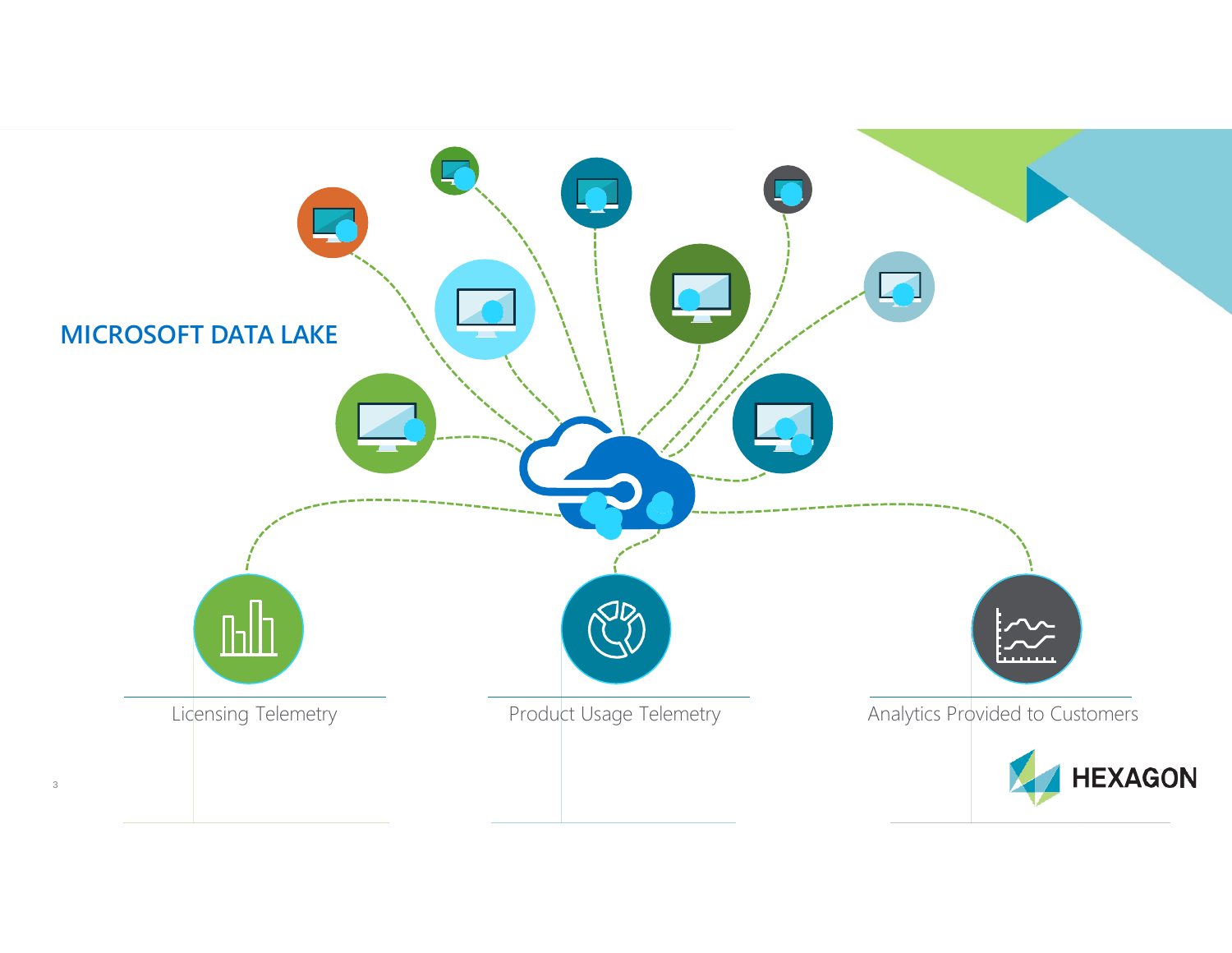#### SMART LICENSING **ANALYTICS**









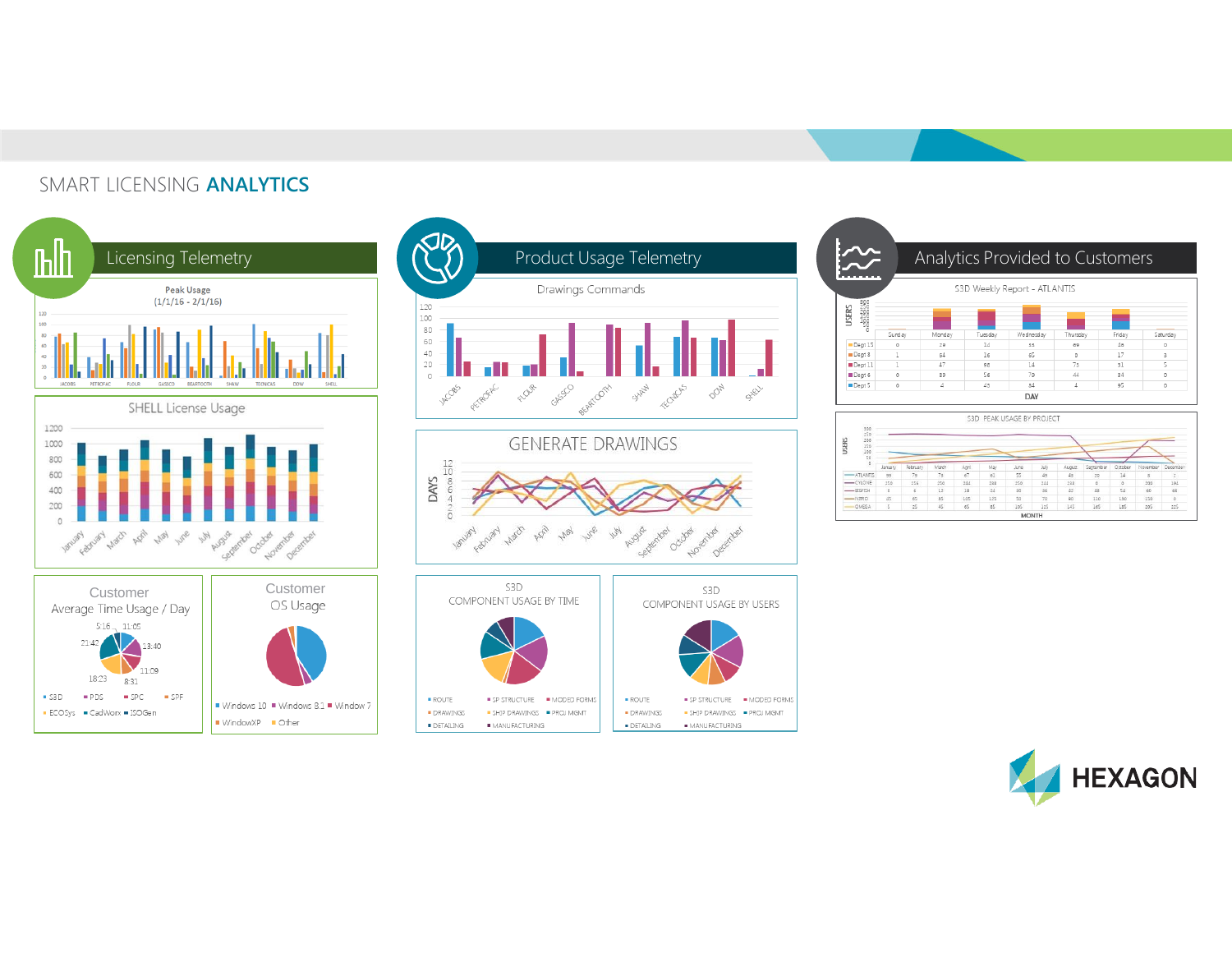#### **Automatically Gathered** Telemetry / Analytics

## **Telemetry SDK**

- OS type and version
- Memory
- CPU manufacturer
- CPU Cores
- Language
- Time zone
- Video card
- Video card driver
- Number of displays
- VM Info

# **Licensing SDK**

- Company name
- Username (obfuscated)
- Device Name (obfuscated)
- Remote user (obfuscated)
- Remote Device Name (obfuscated)
- License Usage
- Licensing Management
- Product Usage
- Customer reportable Data
	- Project
	- User definable fields



**Confidential**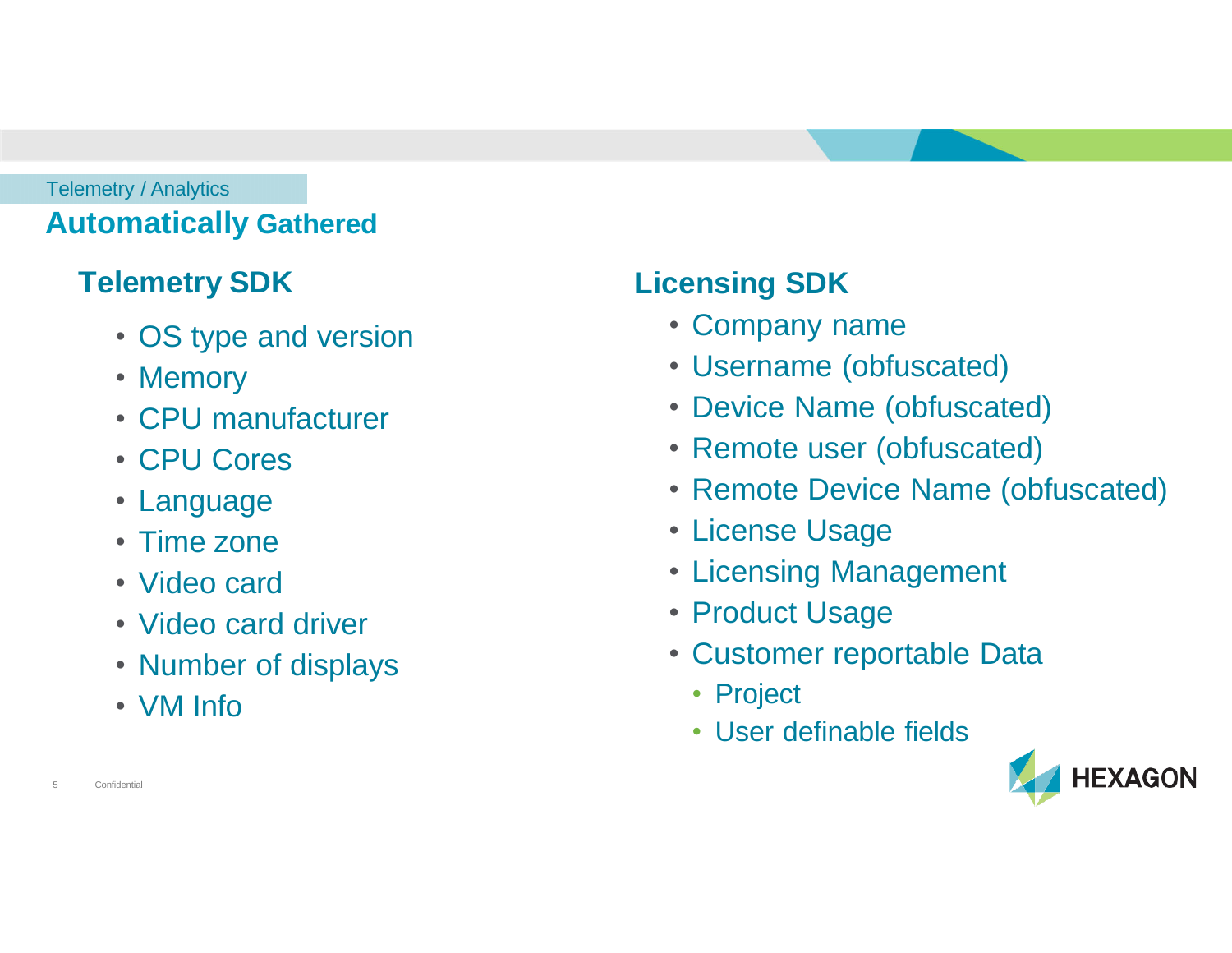### **Typical ISL Questions:**

- **Did ISL created new license types for HxGN PPM products?**
- No ISL just manages historical PPM license policy that has been in place for many years.
- **ISL requires special ports be opened by my IT group?**
- No ISL uses standard port 80 and 443. Most every company that allows internet access for their employees typically these two ports are the ones used
- **What security is invoked with ISL**
- Encrypt the data at point of entry and we encrypt the transport layer.
- **Does ISL support GDPR?**
- Yes, all "personal" data is encrypted and is not ever decrypted unless the owning company authorizes PPM to allow their admins to see decrypted personal data.
- **Does ISL collect business sensitive or Intellectual Property data, i.e. file names, work processes, any custom code used, etc…**
- No. PPM has a very detailed process to approve the content collected by ISL. PPM only collect license usage data and then specific feature/function usage that is OOTB capabilities delivered with the product.



Confidenia